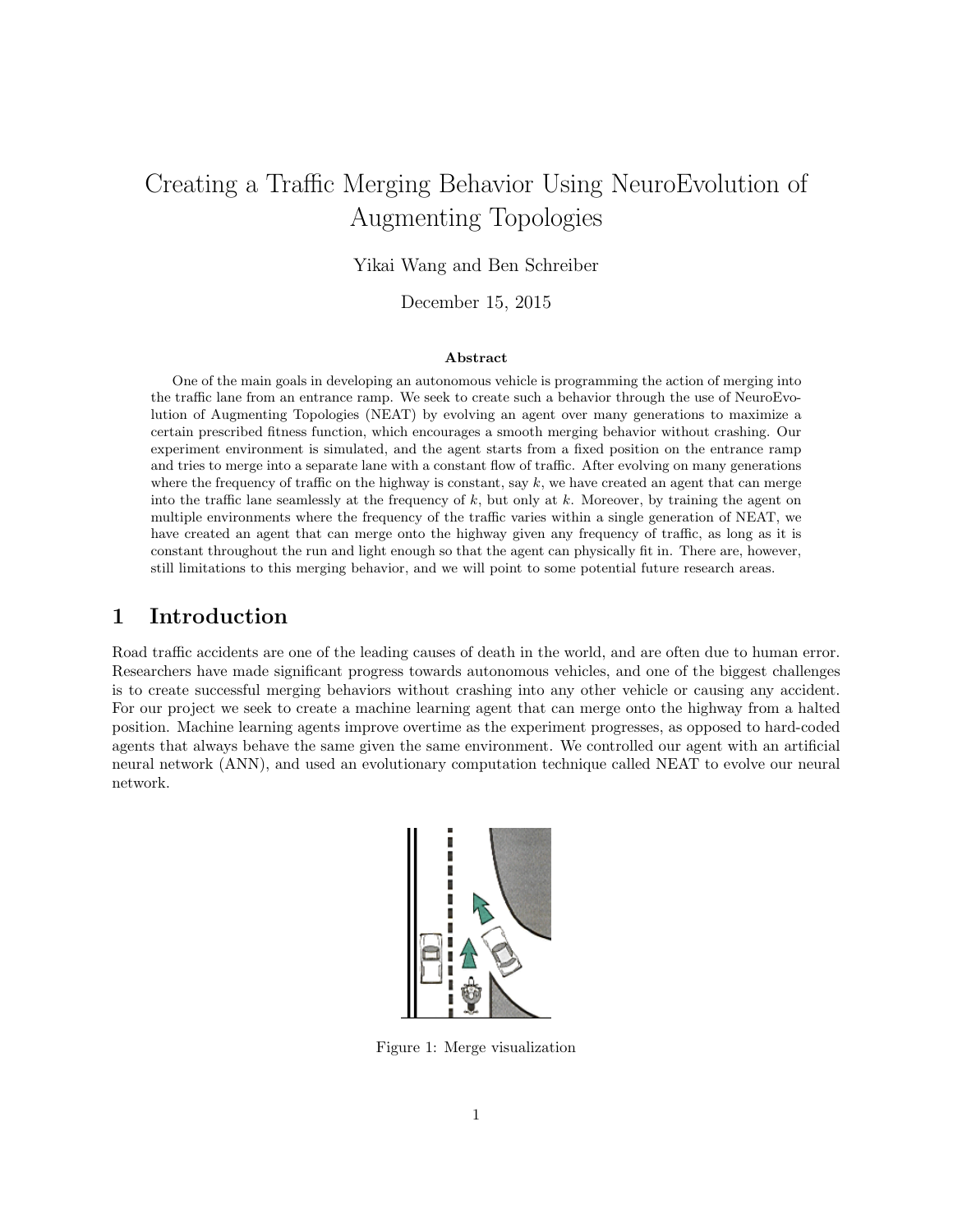#### 1.1 Background of Neural Network and NEAT

To understand how we use NEAT to evolve desired behaviors, it is important to know a few facts about artificial neural networks. A neural network takes in numerical inputs from a given environment, substitutes these inputs into a formula, and then outputs a classification or behavior. The formula can be visualized such that inputs form a row or layer of nodes and the nodes each connect to nodes on the next layer through an edge with a varying numerical weight. Each node in the next layer will sum the activation coming from each node it is connected to in the previous layer multiplied by its edge weight and and passes this sum through an activation function (this explanation is recursive, one can think of the base case as when input layer takes in numerical values from the problem). After continuing this process for as little as one layer to any number of intermediary layers, eventually it reaches the final output layer which can be interpreted as a classification or behavior.



Figure 2: A Simple Neural Network Topology Without any Hidden Layer

A natural question at this point would be "How does one configure the network so that it makes the right choices?" The answer to this question is highly problem specific in which there are many things to consider: how many layers of nodes there should be, how many nodes there should be in a middle layer, how the weights of the edges should be determined, etc. The number of configurations of neural networks is infinite, and our objective is to search through the space of them to find one that satisfies the given task.

We search for an optimal network by using NeuroEvolution of Augmenting Topologies (NEAT), a method created by Stanley and Miikkulainen[2] to find the optimal neural networks through the use of evolutionary computation. NEAT starts out with a simple neural network, and gradually complexifies by adding new nodes and connections. Weights are adjusted according to the feedback the network gets, and bad topologies are abandoned after several generations. This allows NEAT to explore increasingly more complex topologies, while maintaining efficiency. Each network is modeled as a phenotype consisting of node genes and connection genes. Node genes each have a number label and a label indicating whether they are input, hidden, or output nodes. Connection genes contain a mapping of two nodes, weight of that mapping, innovation numbers based on when they were created, and a field that indicates whether the given edge has been disabled. NEAT usually starts with a population of randomly generated networks each with just an input layer that is directly connected to an output layer. Upon creating the next generation, the best individuals (individuals with the highest fitness values) in the current population are paired with those from the same species (i.e. similar graph structures), and mated to create new individuals. During this mating process mutations may occur at random to the offspring such as changes of weights between existing edges, additions of edges between previously unconnected nodes, and additions of new nodes which complexify the network.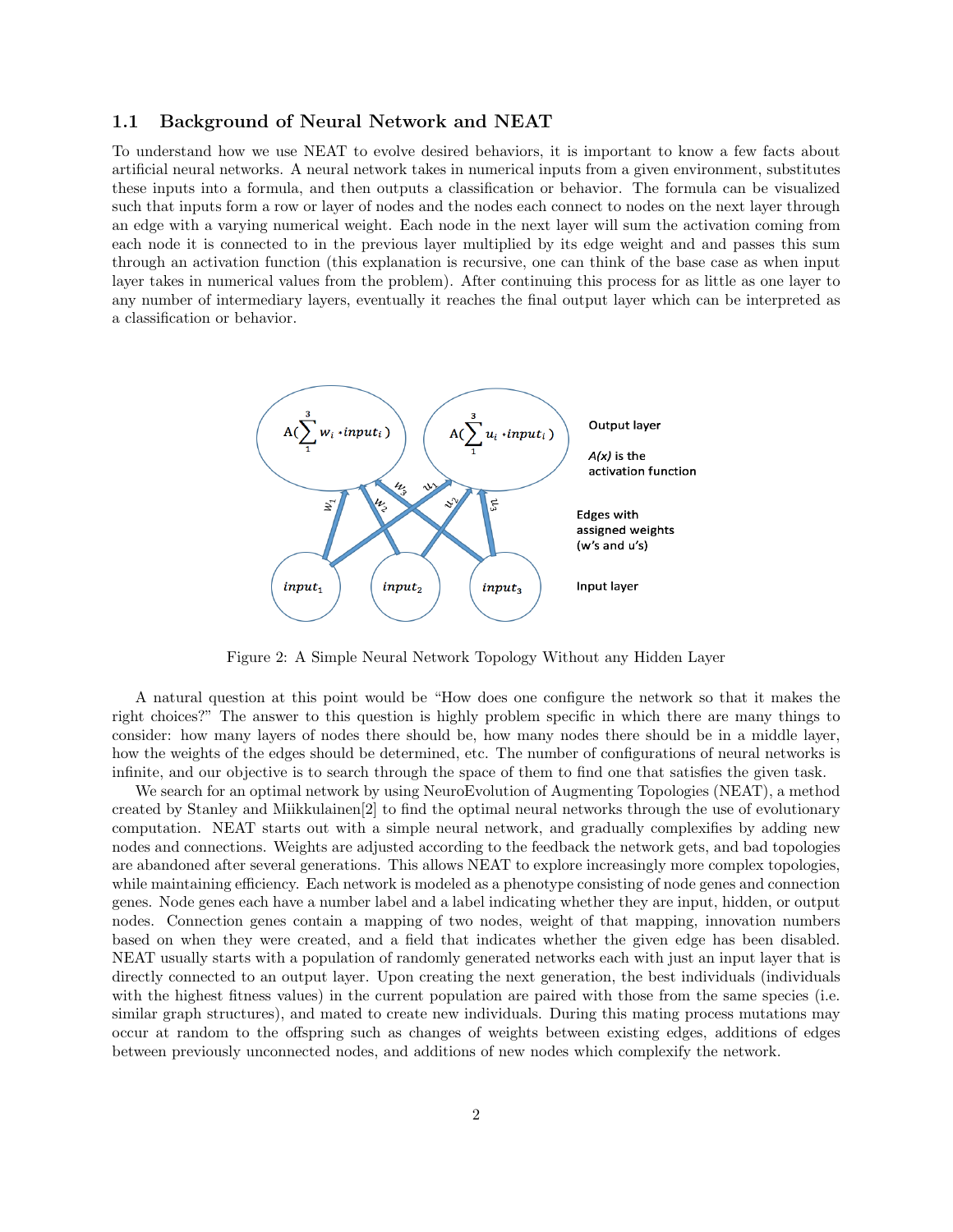#### 1.2 Related Work

Neural networks have been used to produce autonomous vehicles in various studies. In the research by Mitsuru Tanaka [3], artificial neural networks were used to develop self-driving behaviors. The ANN Model successfully generated car-following behaviors that outperformed the traditional GM Model, which was handcoded and developed by the General Motors Company. However, Tanaka chose a neural network arbitrarily with two hidden layers, each of which has 5 nodes. We would argue that NEAT can potentially produce better results because it explores different topologies.

Another application of Neural Networks in highway driving scenarios is the work done by Huval et. al. in [1]. In this paper the authors examined some of the problems with classic computer vision techniques in recognizing environmental objects and characteristics such as cars or lane markers. Instead of mitigating these problems with the use of intensive road-modeling and and special case handling, they employed the use of a convolutional neural network (CNN) to make these classifications. These networks are a special case of feed forward multilayered neural networks in that individual neurons within the structure are responsible for overlapping regions in the input images. Although these networks had proven successful at many imaging tasks, they had not proven to be accurate under real time conditions. The authors determined that in order to keep up with the pace of real-life driving, the networks would have to operate at speed of 10HZ while processing images of 640X480 pixels. The results were staggering — after training on 616 thousand image frames with lane annotations, their network was able to learn to identify cars at 60 meters away with  $\approx 95\%$ accuracy while only using a single graphics card, and with speed of 44Hz. Our work is complementary to this study. Huval et al. trained a network for purely image classification tasks so that it can be fed into a behavioral determination system. Our system is in a simulated environment where inputs are assumed to be perfect, and neural networks are used to create optimal behaviors in an agent. In order for an autonomous vehicle to succeed on the road, both of these mechanisms need to function synchronously.

# 2 Experiments

We conducted our experiments in a simulated environment (Figure 3). We have two lanes of traffic separated by an orange line, and our agent starts from a still position on the lower lane. Its goal is to merge onto the upper lane, which has a constant flow of traffic. The agent merges successfully when it reaches the right end of the upper lane, which is marked with a star in Figure 3. In our environment, the agent is modelled as a blue circle with a radius of 40 pixels, and the cars that represent traffic are modelled as red circles with the same radius. We gave the agent 1500 time steps to merge, which is sufficient because the vast majority of the agents either reach the end goal or crash well before the time steps have past. For the sake of simplicity, we configured the cars in traffic to always move at a constant speed of 10 pixels per time step.

We ran three different experiments within the environment described above. In the first experiment, the agent attempts to merge into traffic with a new car emerging after every 50 time steps, allowing plenty of space for the agent to fit in between traffic cars. In the second experiment, a new car emerges in the traffic lane after every 20 time steps, allowing it much less space between cars to merge. In our final experiment, every agent is trained on four different traffic frequencies per run of NEAT, where a new car emerges after 20, 30, 40 and 50 time steps respectively. An agent's fitness after the four rounds is the average score it received for each round.

#### 2.1 NEAT Configuration

The outputs from our NEAT network must not be limited to positive values (as we will explain later), and therefore we used Tanh function as our activation function, because its outputs range from -1 to 1. The Sigmoid function, which is often used as the activation function in NEAT, only allows outputs from 0 to 1, and is therefore not suitable for our experiment.

We have initialized the starting population of networks to have no hidden nodes, and the probabilities for adding connections and nodes are 0.1 and 0.05, respectively. In each of the experiments described above, we ran 100 generations, and there were 100 individuals in every population.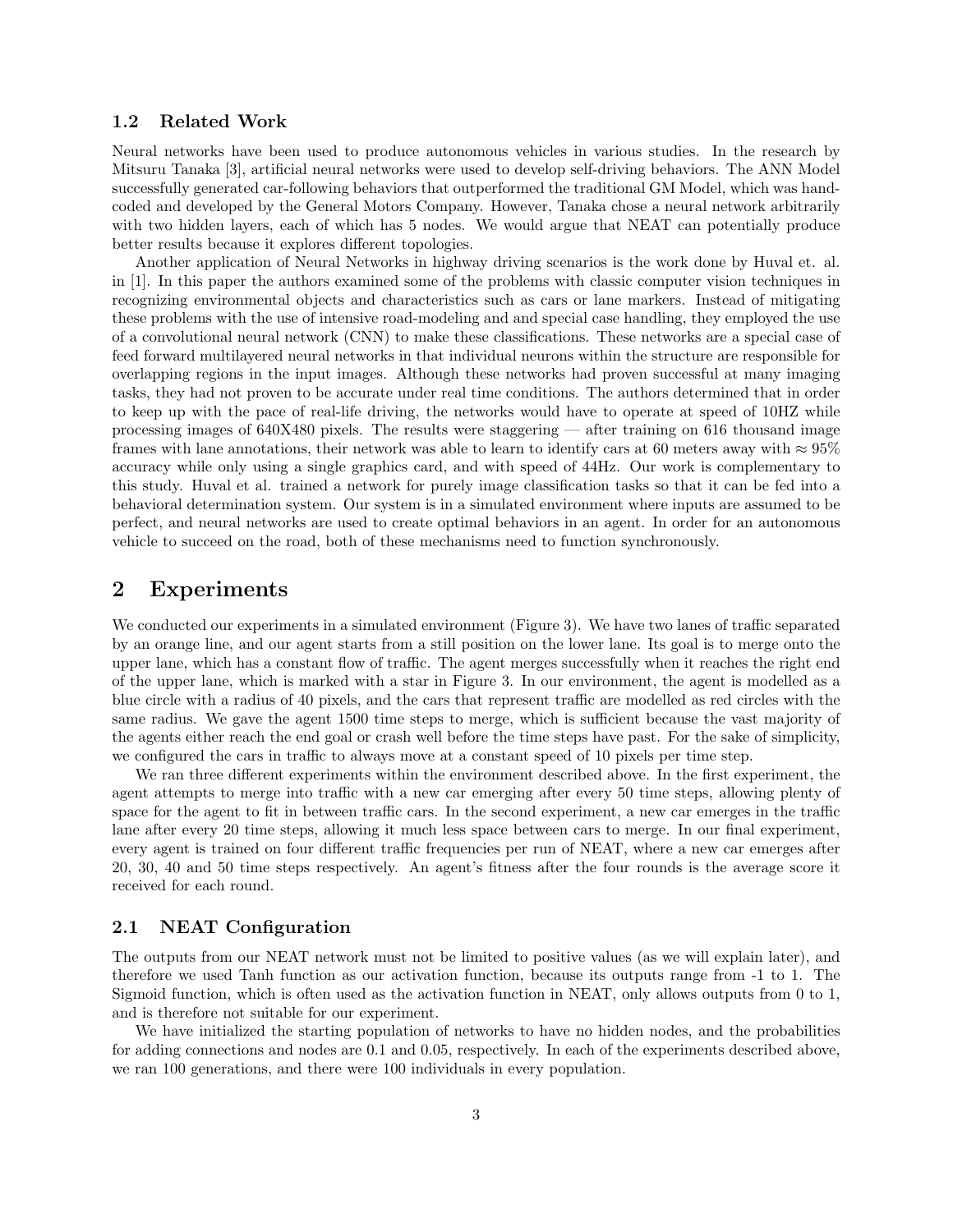

Figure 3: Simulated Environment

#### 2.2 Inputs and Outputs

The NEAT network has 7 inputs. The network will be fed its agent's current speed, its position which includes x and y components, its heading, the speed of cars in the traffic lane, and the horizontal distance between the agent and the nearest car in front, as well as behind (see Figure 4). We believe these inputs are a good abstraction of how human drivers perceive the traffic while merging.



Figure 4: Visualization of NEAT Inputs

The outputs of this network will be acceleration  $[-1,1]$  and rotation  $[-1,1]$ , just as a real vehicle has an accelerator, break, and wheel. An acceleration output of 1 corresponds to a maximum acceleration of increasing 5 pixels in one time step, and -1 corresponds to a maximum deceleration of velocity decreasing 5 pixels from one time step to the next. We capped the velocity of the agent at 10 to simulate the speed limit of cars, and also because it is the speed of the cars on the traffic lane. If the agent can reach a speed faster than the rest of cars, it can potentially hit the end goal very easily just by beating the others, which defeats the purpose of our experiment. We also do not allow the agent to go backwards as well; in this case, we keep the velocity above or equal to 0 at all times. A rotation of 1 corresponds to a hard rotation to the right, which is 5 degrees, and -1 corresponds to a 5-degree rotation to the left. Any output in between will cause a proportional acceleration or rotation in the agent.

#### 2.3 Fitness Function

Our fitness function is on a scale of  $[0,1]$  where 0 is the worst and 1 is the best fitness. We agreed that successful agents were ones who were able to merge onto the upper lane of traffic and made it to the top right corner. These agents would be assigned a preliminary fitness of 1. If an agent finished in the upper lane, but did not make it to the top right corner, its preliminary fitness value would be a function of its x position; if it finishes in the lower lane, we assign it an arbitrarily small fitness value. Moreover, if the agent oscillates back and forth between the traffic and entrance ramp we subtract off 0.1 from its score for each time it does this (after the initial one, which is necessary for merging). If the agent crashes with one of the other cars or the wall, we halve its preliminary fitness (a function of its x position at the time of the crash) to penalize it (see Figure 5). Finally to differentiate behaviors which complete the goal quickly from those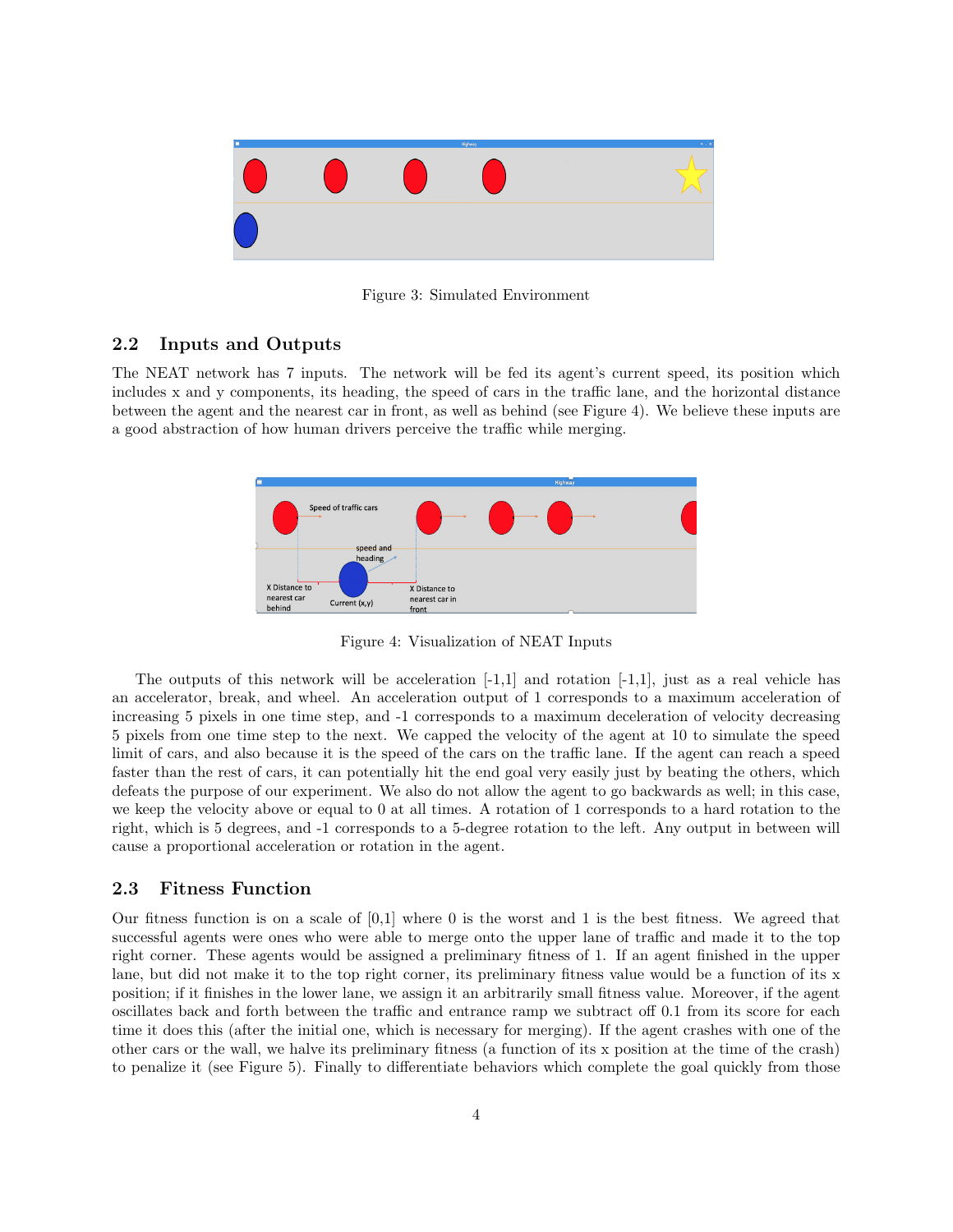which don't, we subtract off 0.0001 points for every time step taken during the run. For example if an agent makes it to the goal in two time steps its fitness would be 0.9998, if an agent takes three time steps its fitness would be 0.9997. Thus, the agent who took less time has higher fitness. The following is the pseudocode for this fitness function:

```
Run 1500 time steps (if it finishes early we stop)
if an agent has met the goal then
   fitness \leftarrow 1if it hasn't met the goal and is in the upper lane then
   fitness \leftarrow function(final x position)
if not in the upper lane then
   assign an arbitrarily small fitness value
if crashed during the runs then
   run stops and fitness \div fitness \div 2
fitness \leftarrow fitness –(numCrossovers-1)*0.1
fitness \leftarrow fitness – timeSteps*0.0001
```


Figure 5: Some Factors in Evaluating Fitness

# 3 Results

Our hypothesis is that NEAT will be successful in training a robot to merge onto the highway successfully. In our first experiment we wanted to evaluate this hypothesis on the most basic conditions, where traffic cars would come at a rate of 1 car per 50 time steps of the program (see Figure 6). This allows plenty of space between cars for the agent to merge.



Figure 6: Traffic at a Frequency of 1 Car per 50 Time steps (Demonstrations available on YouTube channel, musicAlgo.)

The results from this training were successful— after evolving for 100 generations, NEAT produced agents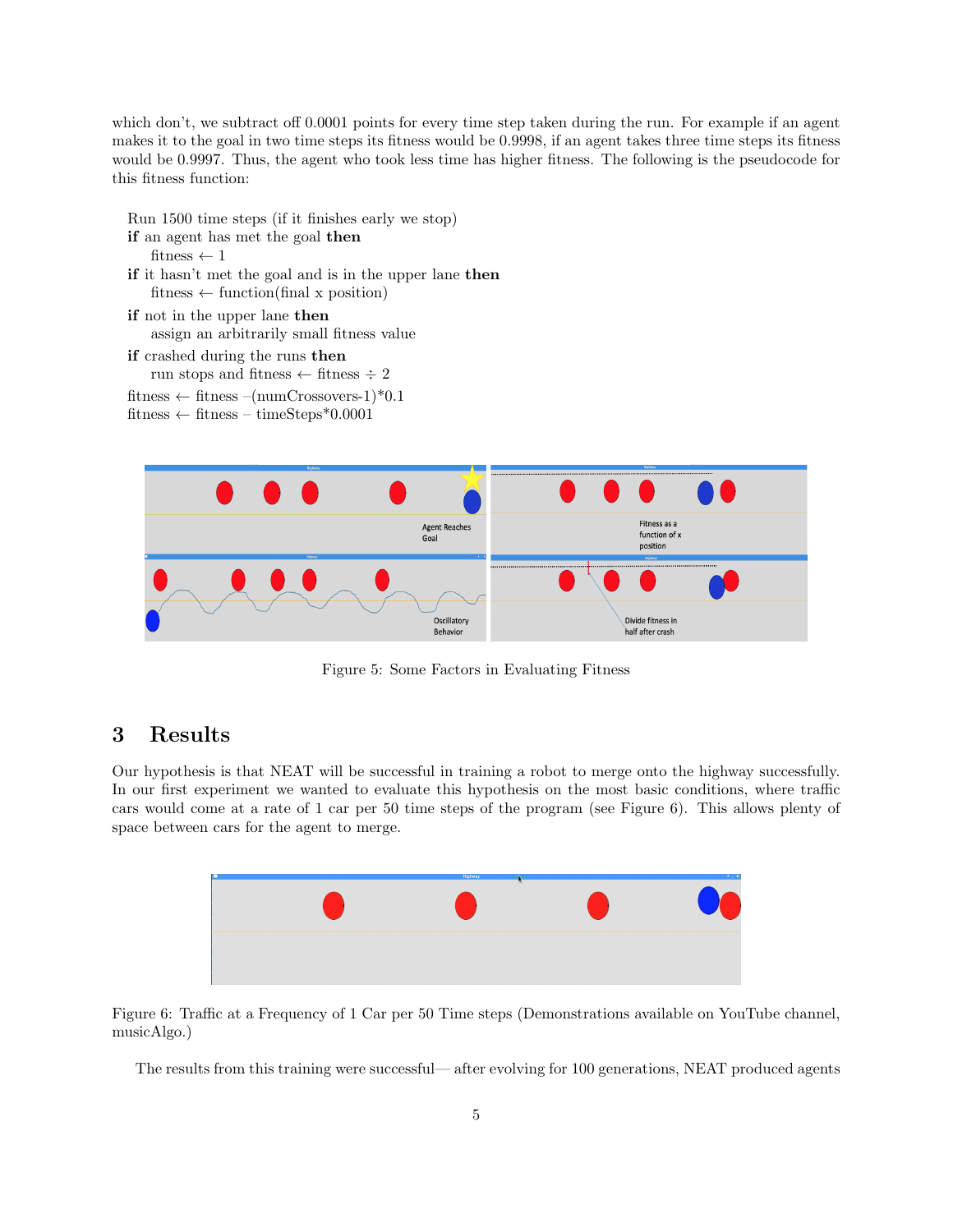that could solve the task by reaching the goal state of the upper right-hand corner of the environment in a reasonable amount of time. In Figure 7, we see that NEAT finds an optimal behavior at approximately generation 27, and finds one that finishes the task even faster at around generation 34. Average fitness increases steadily throughout the evolution starting at approximately 0, and ending at 0.2.



Figure 7: Average and Best Fitness per Generation of NEAT at Frequency of 1 car per 50 time steps.

While these results were promising, they were on an environment in which the frequency of traffic was very light. (i.e. there was much space in between cars for the merger to fit itself in.) To test whether NEAT can successfully evolve an agent that merges in a more challenging environment, we increased the traffic rate to 1 car per 20 time steps (see Figure 8). We determined empirically that this was almost the maximum rate at which the merger could possibly fit in the flow of traffic. If it were much heavier, there simply would not be any window to merge.



Figure 8: Traffic at a Frequency of 1 Car per 20 Time steps

Results for this experiment were similar in that average fitness increased at a steady trend, and the best fitness was found early, this time at generation 15 as shown in Figure 9. This demonstrates the ability of NEAT to evolve an agent to solve a difficult task.

Since this behavior could merge under such intense conditions we wanted to see if it could adjust to less difficult environments. In particular, we wanted to see if the best agent could perform well in an environment where the frequency of traffic was constant, but different from the level on which it was evolved. To do this we tested the agent on traffic frequencies ranging from 1 new car per 10 time steps to 1 new car per 80 time steps (that is, 1 test per integer value in between 10 and 80). In Figure 10 we can see that the evolved agent still performed significantly better than the best individual in the randomly spawned initial generation, but did not perform well overall. The behavior was optimal only under the conditions on which it was evolved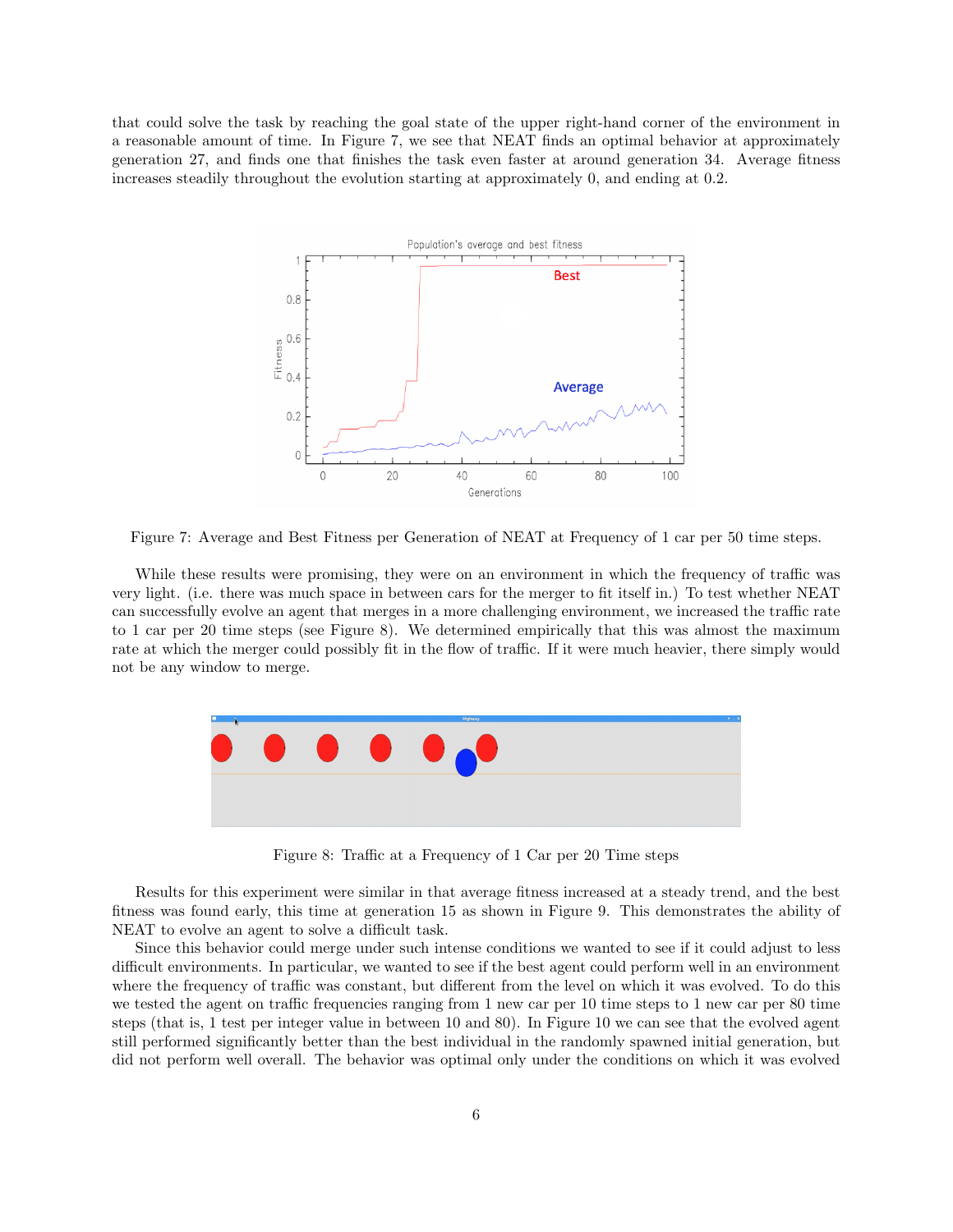

Figure 9: Average and Best Fitness per Generation of NEAT at Frequency of 1 car per 20 time steps

(even though they were the most difficult). We also applied the same test to the agent evolved on a rate of 1 car per 50 time steps, and it too did not merge well under frequencies equal or less intense.



Figure 10: Fitness Across Frequencies after Evolving on Frequency of 1 Car per 20 time steps

We have found that NEAT can produce agents that merge excellently under the exact same environment in which they were evolved, but could not adjust to new environments even if the tasks are easier. In our third experiment we sought to create an agent that could be adaptable on a single variable in its environment, and we chose this variable to be the frequency of the traffic. Precisely, this means that given any constant frequency of traffic less intense than  $\approx$  one car per 20 time steps, our agent would be able to merge successfully.

To do this, we tested each agent on multiple environments with frequencies of 1 car per 20, 30, 40, and 50 time steps. Fitness was calculated as usual for each environment and averaged. For instance if an agent received a scores of 0, 0.1, 0.2, and 0.3, its fitness would be  $\frac{0.6}{4}$ . We hoped that at a minimum, this agent would be able to perform well on the environments in which it was trained. Indeed, after evolving for 100 generations NEAT was able to find a behavior that performed optimally on all the environments in which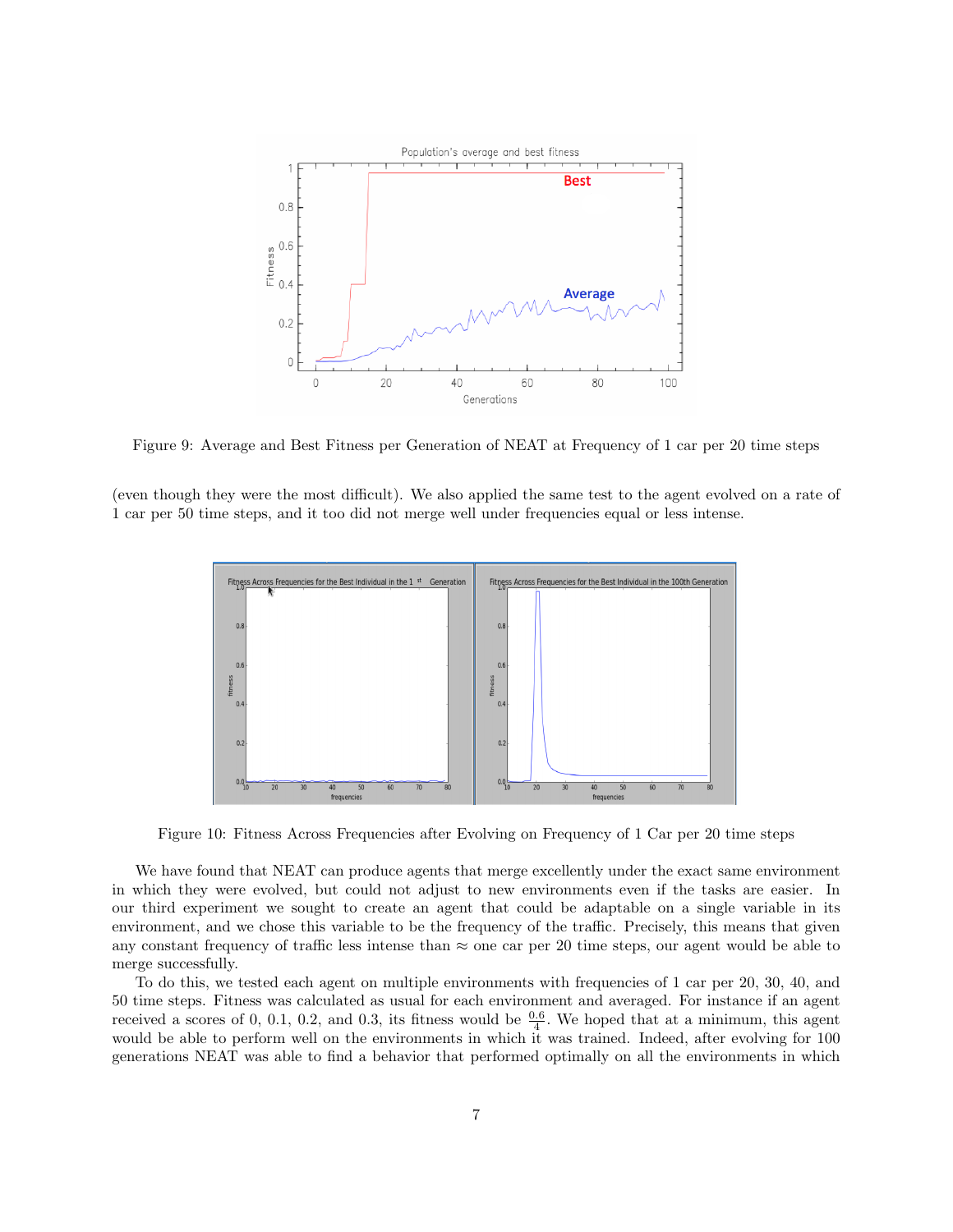it was evolved. Figure 11 demonstrates that by generation 46, NEAT had already discovered an agent that can reach the end goal in all four environments.



Figure 11: Best and Average Frequency per Generation on Multiple Frequencies

In fact, the best agents produced in this experiment can merge in any environment with a frequency ranging from 1 car per 18 time steps to 1 car per 80 time steps, as demonstrated by Figure 12. This means that given any integer frequency between 18 and 80, the best agents trained on multiple rounds will merge successfully. No agent from the first two experiments exhibits this level of adaptability. If you are interested in seeing results, please visit https://www.youtube.com/watch?v=s6MxJsHTzKM or visit Ben's musicAlgo channel on YouTube.



Figure 12: Fitness Across Frequencies after Evolving on Multiple Frequencies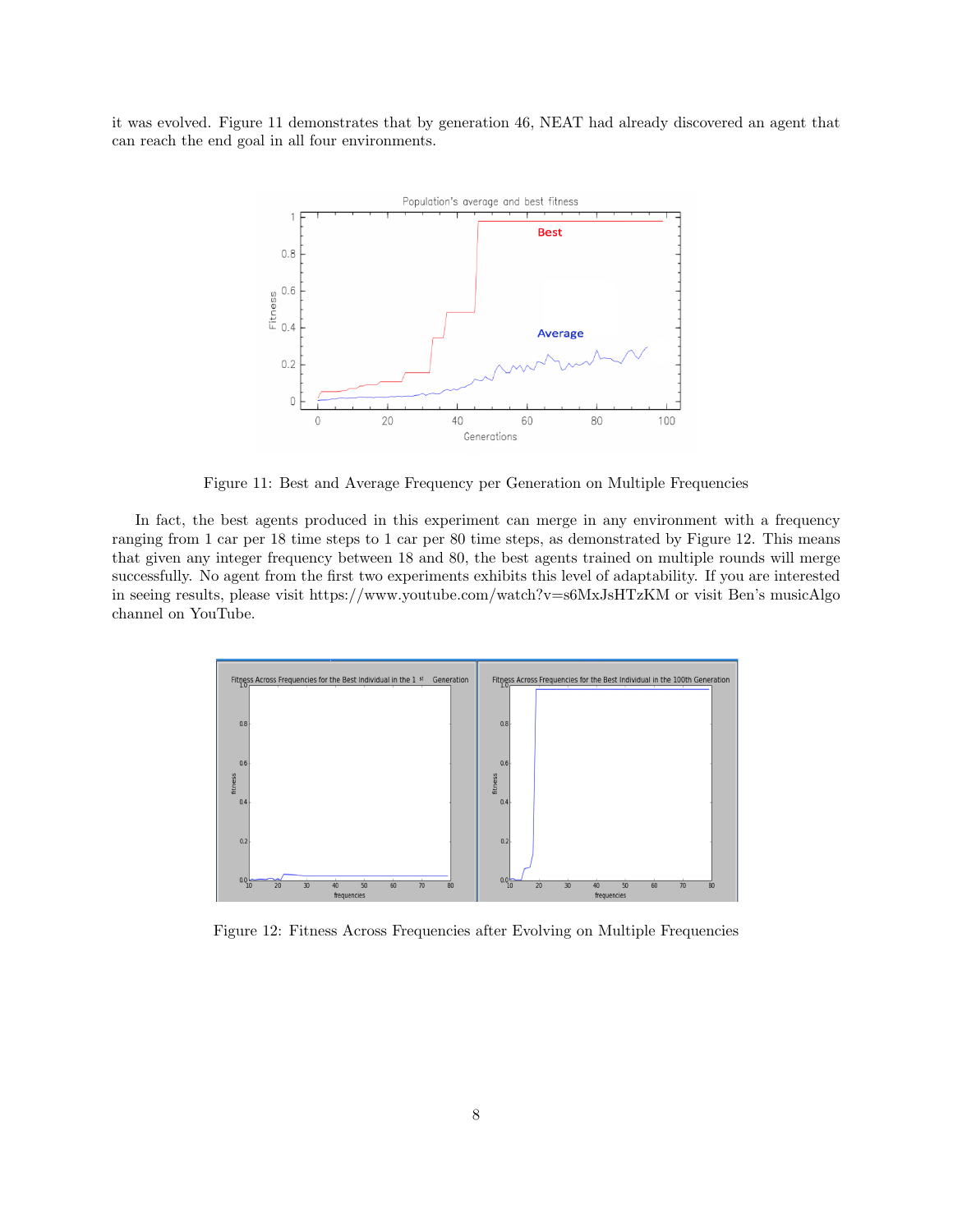

Figure 13: Topology of Best Individual Behvavior

# 4 Discussion and Future Work

Through this research we have demonstrated the power of NEAT to evolve behaviors that meet a given task. After evolving on 1 car per 50 time steps, NEAT found a driver that can merge on to the highway, and after evolving on 1 car per 20 time steps it also found a successful behavior. Upon seeing the ability of NEAT to produce individuals that succeeded in the same environments on which they were trained, we sought to alter our approach so that NEAT would find an agent that could succeed in environments where the frequency of traffic was different from that on which it was trained. By evolving on several environments per generation each with distinct traffic frequencies, NEAT was able to create an agent that can merge onto the highway at any constant frequency of traffic between 1 car per 18 time steps and 1 car per 80 time steps, and potentially beyond. With NEAT, we have managed to create an adaptable agent.

The results are promising, but are a long way from achieving the level of adaptability needed to succeed on the actual roads of today. In real life the frequency of traffic varies, cars on the traffic lane accelerate and decelerate, and the length of the entrance ramp on which the agent can merge may vary. Therefore, one immediate thing to consider when adding to the functionality of this agent, is incorporating adaptability on other variables, such as changes of traffic frequency within an environment, the starting position of the agent, and varying speeds of cars on the traffic lane. To add this functionality we will likely need to add more rounds of tests per generation of evolution since there are more variables to consider. Even though our current evolutions take 1-2 minutes to run, adding additional variables could significantly increase the amount of computational time needed. One way this could be implemented without adding too much computational burden would be to take the minimum and maximum value for every dimension and test under every possible combination. This would yield  $2<sup>n</sup>$  rounds of tests per generation for adaptability on n variables. Despite the aforementioned drawbacks, the development of autonomous vehicles may benefit from this evolutionary computation approach.

# References

- [1] Brody Huval, Tao Wang, Sameep Tandon, Jeff Kiske, Will Song, Joel Pazhayampallil, Mykhaylo Andriluka, Royce Cheng-Yue, Fernando Mujica, Adam Coates, et al. An empirical evaluation of deep learning on highway driving. arXiv preprint arXiv:1504.01716, 2015.
- [2] Kenneth O. Stanley and Risto Miikkulainen. Competitive coevolution through evolutionary complexification. Journal of Artificial Intelligence Research 21, 2004.